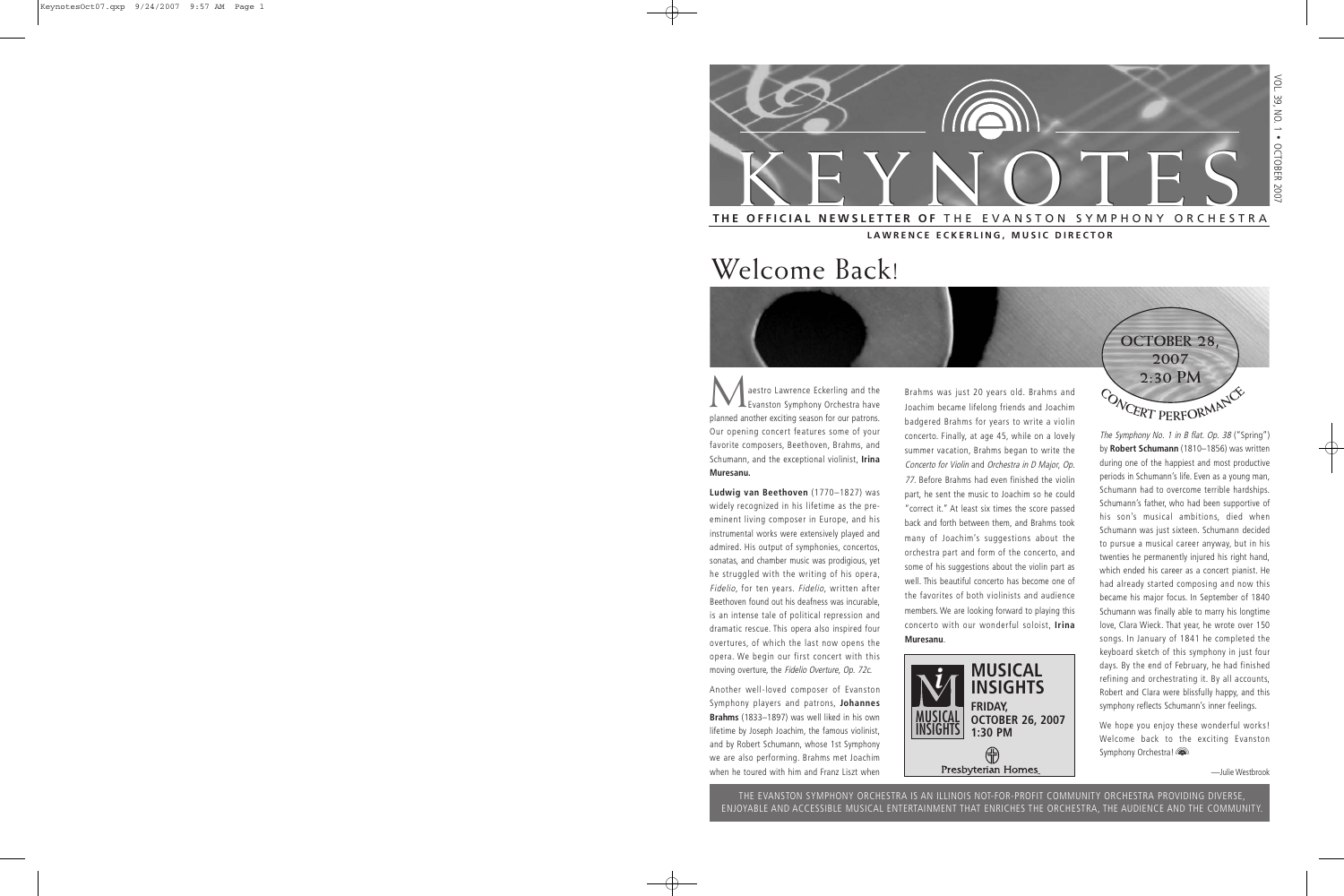#### MEET OUR SOLOIST: *IRINA MURESANU*



IRINA MURESANU, VIOLIN

Irina Muresanu, who will be our soloist in the Brahms Violin Concerto at our October concert, was born in Romania and her entire family still lives in Bucharest. "Except for a great-grandfather who played a little bit of violin," she explains, "nobody in my family has ever been a musician." However Irina's father, an engineer, had artistic plans for his daughter, so she began classical ballet lessons when she was four, and violin at six and a half. "I actually wanted to play the piano, but we had no piano at home and my parents convinced me to give the violin a try, pointing out how many violins there are in an orchestra and very few pianos, if any." Irina reached a turning point in her artistic life the year after she gave up ballet to concentrate on violin. ("My parents reminded me that a ballerina has to retire around 35, but that I could play the violin into my 70's," she says.)

"One day when, I was 12, I was practicing Tchaikovsky's beautiful 'Meditation' when I realized there was so much to do with this piece, so much to express through every sound that I never got bored with it. Every day meant climbing a little higher on a sort of musical Mt. Everest. And it dawned on me that this is the beauty of a musician's life; always looking for perfection and never achieving it, because you always look higher and higher."

Irina came to the United States to continue her studies at the University of Illinois/Champaign-Urbana and the New England Conservatory in Boston, where she studied with Madame Michelle Auclair, who—she names as her most important teacher and mentor. "Aside from her genius as a teacher, she set an example of uncompromised dedication to music making, of work ethic and of joy for life," Irina states. "She taught me that talent also meant a huge responsibility to carry on one's shoulders that needs to be tended with care and love." ( $\blacksquare$ )

—Lilias Circle

#### AN EVANSTON SYMPHONY CHRISTMAS CONCERT SPONSOR



In 2007, Evanston-based Romano Brothers & Co. will reach a business milestone, 45 years of providing professional investment service to individuals, corporations, trusts and foundations. This year also marks the 4th year the firm has sponsored the Evanston Symphony Orchestra's annual Christmas Concert.

Brothers Robert and Richard Romano began their foray into the investment business when they could not find the right firm in which to invest their parents' real estate earnings. In 1962, the brothers founded Romano Brothers & Co. investment firm. "What began as a 'brother and brother' run firm has changed to a 'father and son' run firm," said Richard Romano, Chairman.

In 1995, Richard's son, Joe Romano joined the firm and in 2001 assumed the role of President. Their philosophy of investing has not changed in 45 years. "All of our portfolio managers develop personal relationships with their clients and build solid, value-driven portfolios. We never advocate buying fads or trends. Our focus is to reduce volatility and increase profit," said Joe Romano.

The firm has grown steadily since its inception, and currently employs 20 individuals. "On average, our portfolio managers have 20 years of investment experience and a cumulative 156 years of direct investment management," said Dick Romano. The firm's goal is to reach one billion dollars in assets under management by the end of 2008.

Romano Brothers & Co. also has been a solid member of the Evanston community for 45 years. Recently, the firm became a founding Cornerstone member of the Women's Club of Evanston's capital campaign. For the past three years, Romano Brothers & Co. has sponsored the Evanston Symphony Orchestra's Christmas Concert. Both father and son have served on various community boards including the McGaw YMCA, Evanston Community Foundation, Evanston Arts Council and Connections For The Homeless.

"We look forward to serving our clients and the Evanston community for another 45 years and more," echoed both Joe and Richard Romano.

Romano Brothers & Co. is a self-clearing firm with \$850 million in assets under management. The firm serves individuals, corporations, foundations and trusts with investments in common stocks, tax-exempt bonds, government securities, corporate bonds, and mutual funds.

#### **MUSICAL INSIGHTS**



The Evanston Symphony Orchestra will present "Musical Insights" on Friday, October 26 at 1:30 p.m. at the Assembly Hall of Presbyterian Homes, One Calvin Circle, at Grant and Ridgeway in Evanston.





Julie Westbrook and Maestro Lawrence Eckerling, ESO Music Director, will explore the works and complex lives of Beethoven, Brahms and Schumann at

Musical Insights as an in-depth prelude to our October concert. They will be joined by our soloist Irina Muresanu. Please stop and meet her.

Join them at Assembly Hall of Presbyterian Homes Friday, October 26 at 1:30pm. Parking is free on the Presbyterian Homes campus. All are welcome to attend this FREE event; light refreshments will be served.

For more information call 847-864-8804, email esomusic@evanstonsymphony.org or visit our website at www.evanstonsymphony.org. (a



#### **OBITUARY** March 7, 1924 - June 1, 2007



It is with great sadness that we announce the death of John Condit, an Evanston Symphony Orchestra violist who retired from the orchestra

in 1998 after 30 years of volunteer service. He was not only talented on the viola, but played piano as well. John was a greatly loved family man whose memorial service was full of music and laughter. We send our heartfelt condolences to his family.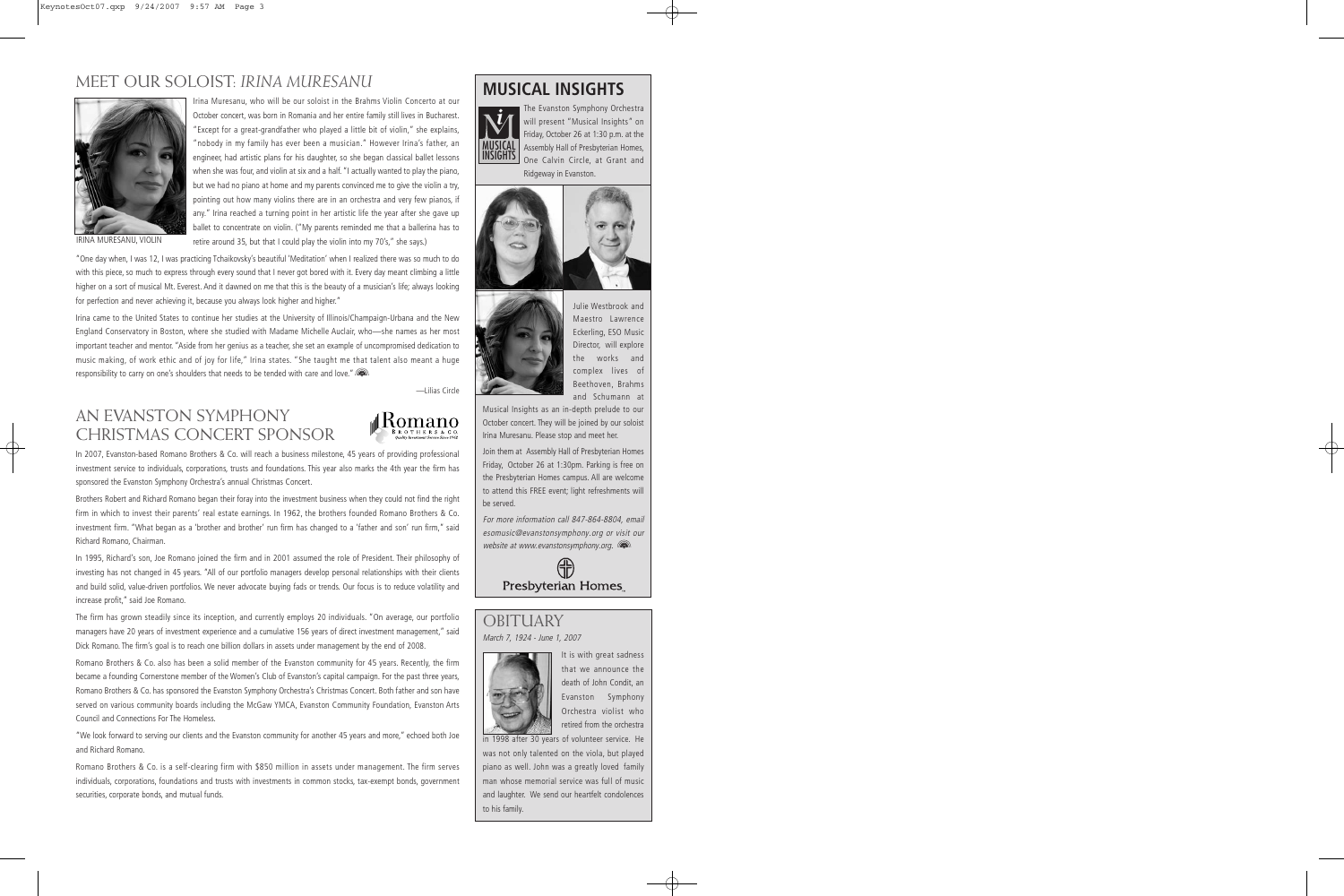#### AN UP-COMING SEASON OF "GOOD VIBRATIONS"

The Beach Boys may have immortalized the words "good vibrations" but the Evanston Symphony Orchestra has programmed an entire season of "good vibrations" with the help of a violin, flute, percussion and the human voice. Different instruments vibrate their unique sounds: violins vibrate stretched strings; flutes vibrate columns of air and the melodious human voice uses vibrating vocal chords. All the more amazing when witnessed in concert.

Our season opens in October with a traditional program of Brahms, Beethoven and Schumann. Violinist extraordinaire Irina Muresanu will bring drama and emotion to Brahms' Violin Concerto.

In February, we feature the exceptional work of two ESO orchestra members. Noted composer and ESO principal bassoonist Donald Draganski composed Overture with Fanfares to commemorate the Evanston Symphony Orchestra's 50th Anniversary. It's an exciting piece of music and so, twelve years later, we will be performing it again. ESO principal flutist, Sherry Kujala, will perform Griffes' Poem for Flute and Orchestra.

In March, we collaborate with the talented voices of the North Shore Choral Society in Poulenc's gorgeous and joyous Gloria with Chicago's "Artist of the Year" soprano Michelle Areyzaga as our soloist.

We'll close our 62nd season with a Mother's Day concert as thrilling as it is non-traditional. We'll begin with Beethoven's "Pastoral" Symphony. Then percussionist Jordan Wirth will solo on 32 different percussion instruments (a total of 44 on stage!) in Jennifer Higdon's Percussion Concerto - a not-to-be-missed spectacle for both the ear AND the eye!

Experiencing live music is one of life's greatest pleasures. The music sounds great, it feels great, and you get to watch the musicians as they create it. Musicians take more risks, generate more excitement and achieve a strong rapport with the audience when they are in concert. Listening to live music can leave you feeling refreshed and energized. It can be romantic. It can be spiritual. It can be great fun. Pick up good vibrations and experience great expectations; become an ESO subscriber.

See you in the audience!

□ Renewing ESO Subscriber □ New ESO Subscriber

Larry Eckerling

## **Subscribe to Evanston Symphony Orchestra's 2007-08 Season Today!**

|                                                                                   | $\Box$ includivities that $\Box$ is a sequence that $\Box$              | <b>ILL INGM LOO OUDSCHING!</b>                                                                         |                                                                                  |  |  |  |                     |
|-----------------------------------------------------------------------------------|-------------------------------------------------------------------------|--------------------------------------------------------------------------------------------------------|----------------------------------------------------------------------------------|--|--|--|---------------------|
|                                                                                   |                                                                         |                                                                                                        |                                                                                  |  |  |  |                     |
|                                                                                   |                                                                         |                                                                                                        |                                                                                  |  |  |  |                     |
|                                                                                   |                                                                         |                                                                                                        |                                                                                  |  |  |  |                     |
| <b>SUBSCRIPTIONS</b>                                                              |                                                                         |                                                                                                        |                                                                                  |  |  |  |                     |
|                                                                                   |                                                                         |                                                                                                        |                                                                                  |  |  |  |                     |
|                                                                                   |                                                                         | I CAN DO MORE! Here's my tax-deductible contribution to help continue the ESO tradition of excellence: |                                                                                  |  |  |  |                     |
|                                                                                   |                                                                         |                                                                                                        |                                                                                  |  |  |  |                     |
|                                                                                   | $\Box$ My company will match my gift. I've enclosed the necessary forms |                                                                                                        |                                                                                  |  |  |  |                     |
| $\Box$ Check Enclosed                                                             |                                                                         |                                                                                                        |                                                                                  |  |  |  | Handling Fee S 4.00 |
| Please bill my □ MasterCard or □ Visa □ Discover (or call 847.864.8804 to charge) |                                                                         |                                                                                                        |                                                                                  |  |  |  | TOTAL \$            |
|                                                                                   |                                                                         |                                                                                                        | ACCT#________________EXP. DATE______________SIGNATURE __________________________ |  |  |  |                     |
|                                                                                   |                                                                         | Mail this filled-out form with check or credit card number to: Evanston Symphony Orchestra             |                                                                                  |  |  |  |                     |